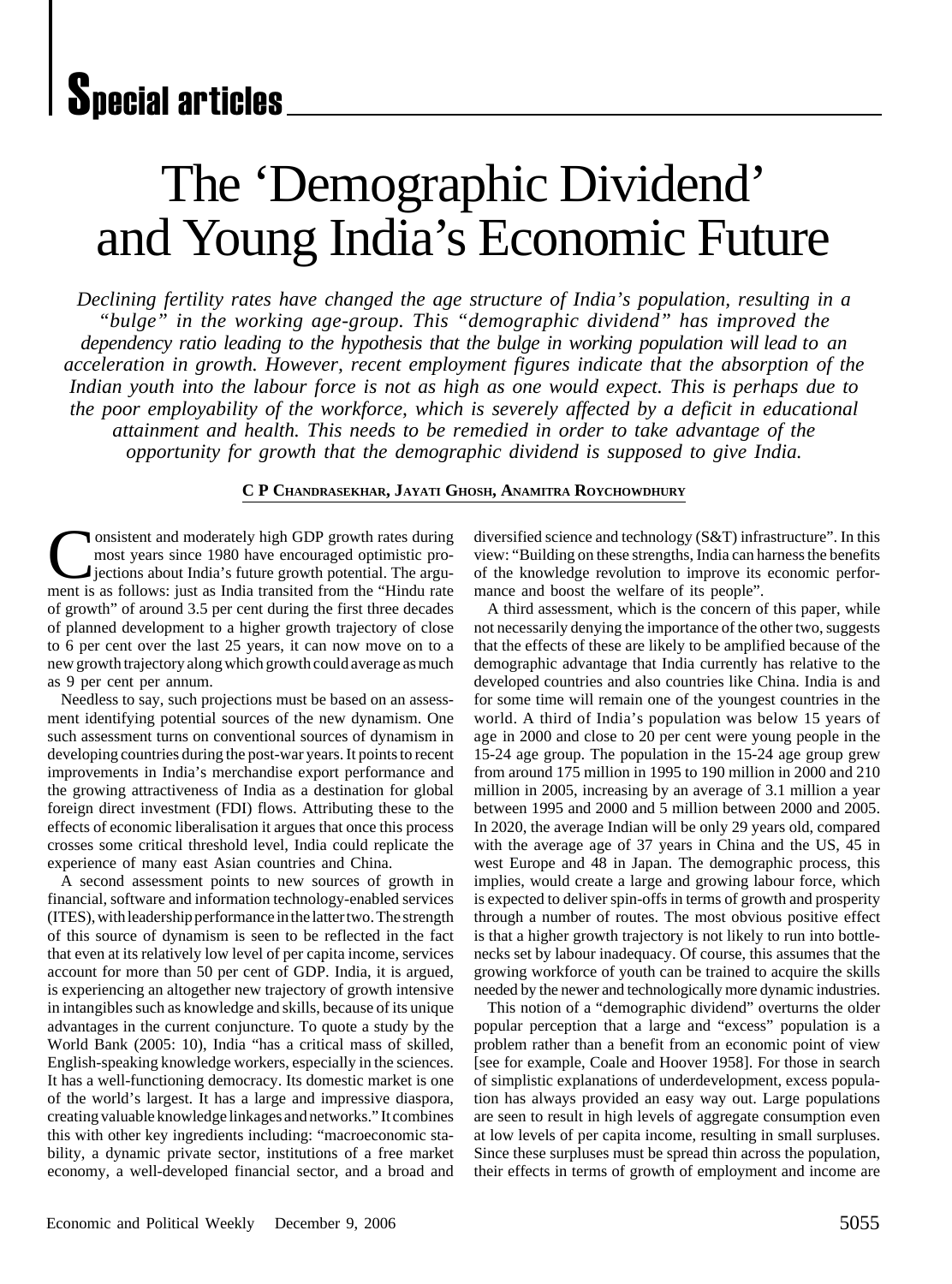seen as limited. Moreover, with limited resources thinly spread because of large numbers, the tasks of feeding the population, ensuring universal access to education and health and delivering basic services like water and sanitation are seen as near impossible. The conclusion then is that the growth of population has to be controlled if economic growth has to be triggered and the quality of life improved.

The pithy response to this argument was that every mouth to be fed comes with two hands that can be put to work. But in addition, a range of arguments have been advanced against various versions of neo-Malthusianism [Crenshaw et al 1977; Simon 1977; Kelley 1988]. The problem of development has been seen as that of employing more workers in more productive activities that can yield larger surpluses, without depriving them of the basket of goods they currently consume. If the larger surpluses thus garnered are invested, growth will accelerate. The economic problem in poor countries then becomes that of identifying and implementing a strategy that can make this happen. If the production of wage goods falls when workers are shifted to new activities, or if those remaining in the wage goods sector increase their self-consumption, the process of structural diversification can run into a wage goods bottleneck. Once that problem is resolved, the concern shifts to ensuring the availability of the capital goods needed for the labour employed in newer and more productive activities.

## **Demographic Dividend**

More recently, however, a view has gained ground that what matters is not the size of the population, but its age structure. A population "bulge" in the working age groups, however large the total population, is seen as an inevitable advantage characterised as a "demographic dividend". This is why India – which is beginning to be characterised by such a bulge  $-$  is seen as advantaged, despite its large population. This has provided one more "macroeconomic" argument to those who see India emerging as a regional (or even global) power in the not too distant future, possibly even displacing China as potential world leader.

In this view, the demographic dividend is also expected to resolve the problem of garnering surpluses over consumption needed for investment. A nation's population can be divided into those in the labour force (say, the 15-64 age group) and those outside it. Given the availability of work and the resulting employment, the division broadens to include those outside the labour force, those available for work but unemployed and those in the actual workforce. Since those outside the workforce would be consuming part of what is produced by currently employed workers, the ratio of those outside the workforce to those in it (the dependency ratio) would be among the factors influencing the surplus available for investment after current consumption. Hence, everything else remaining the same, the higher the proportion of workers to non-workers, the larger would be the surplus. For given unemployment rates, the higher the ratio of those in the labour force to those outside it, the larger would be the surplus.

# **Effects of the Demographic Transition**

Observed demographic trends suggest that both the size and age structure of the population (and therefore the dependency ratio) in all countries tend to change over time because of the nature of demographic transition. The latter is characterised by

the fact that death rates tend to decline before declines in the birth rate set in. Initially, the death rate falls because of declines in infant and child mortality resulting from improved "public health interventions related to water and sanitation, and to medical interventions such as vaccine coverage and the use of antibiotics" [Bloom and Canning 2004: 11]. Improved knowledge and reduced costs allow for these factors to be exploited even at relatively low levels of per capita income so long as political pressure or the political will to provide basic social services and rudimentary health facilities exist. At a later stage, the decline in the death rate and increases in average life expectancy result from reduced death rates in the middle and older age groups because of higher incomes, improved lifestyles and better and more expensive medical technology.

As compared with this, birth rate reductions depend on the age of marriage and the fertility rate. Both of these depend on the level of development to a far greater degree. Development often leads to the dilution of social norms prescribing early marriage, and fertility rates within marriage decline as higher child survival rates, female education and labour market opportunities associated with development reduce the desired family size. Of course, social policy can make a substantial difference to child survival rates, and female education and family planning programmes can influence the desired fertility rate. But in general, the observed decline in birth rates tends to begin well after the decline in death rates sets in.

The difference in the relationship between death and birth rates on the one hand and development on the other affects not just the rate of population growth but the age structure of the population. The initial fall in infant mortality and improvement in child survival results in a boom generation, with a larger number of people in the youngest ages. After some time, the lagged fall in fertility rates reverses the baby boom, resulting in a "bulge" in the younger ages. (However, the earlier baby boom has its echo around 25 years later as the earlier baby boomers have their own children.) As is to be expected, the bulge created by the baby boom moves up the age structure, so that at some point the population in the working age (15-64) is much higher than it was previously or will be subsequently. Finally, the bulge enters the old age bracket, as is happening in the developed countries and epitomised by Japan currently.

#### **Implications for Growth**

Given the implications of the dependency ratio for surpluses available for investment and growth, it should be obvious that this shifting age structure can have significant consequences for economic growth. Periods characterised by low dependency ratios would be characterised by higher growth, if the inducement to invest surpluses exists. Conversely, periods characterised by high dependency ratios would be characterised by a slowing of growth, unless productivity increases raise the output of a smaller proportion of workers enough to neutralise the demographic deficit. But if the window of opportunity available when the population bulge enters the working age group is to result in an acceleration in growth the processes of development which in part created this bulge must have been such so as to ensure that the quality of those entering the workforce is of the desired level and that these workers find employment opportunities as and when they enter the labour force.

Despite the demographic determinism that characterises the work of those who emphasise the significance of the demographic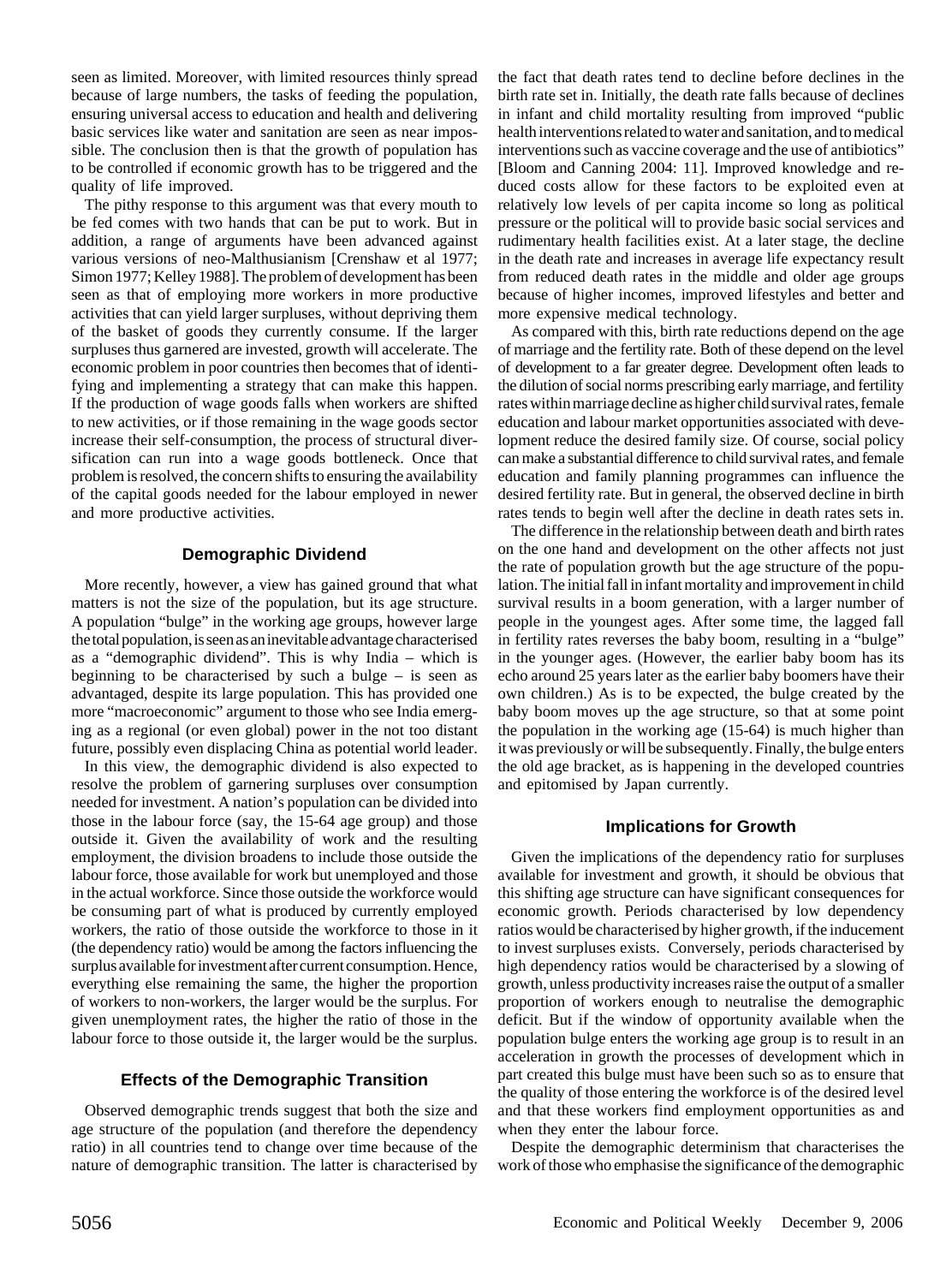dividend, many of them admit that there is no guarantee that the benefits of the "window of opportunity" created by the population bulge will be exploited. To quote Bloom and Canning (2004: 22-23), "both empirically and theoretically there is nothing automatic about the link from demographic change to economic growth. Age distribution changes merely create the potential for economic growth. Whether or not this potential is captured depends on the policy environment." Thus, while east Asia's macroeconomic performance is seen as being tracked quite closely by its demographic transition, with as much as a third of its "miracle growth" estimated to be on account of the demographic dividend, Latin America is seen to have "stumbled" during the 1950s and 1980s, when its demographic trends resembled those in east Asia.

These caveats notwithstanding, there is indeed an element of automaticity about the relationship between demographic trends and economic outcomes in the "demographic dividend" school of thought. This element is built on a supply-side understanding of the determinants of economic growth, with a high savings rate seen as a prerequisite and investments in education and health to ensure the quality of the workforce seen as necessary facilitators. Beyond this, policy matters only inasmuch as it should not privilege an inward-looking strategy but rather encourage an export-oriented one, which also is seen as a prerequisite for growth. That is, policy matters only in the sense that it should not subvert the dividend but rather facilitate the realisation of its fruits.

The relation between demographic trends, savings and growth is illustrated, for example, by the analysis of the Taiwanese success by Bloom and Canning (2004). Their basic understanding of the east Asian miracle is (correctly) informed by the view that increased productive investment and expenditure on education, rather than increases in productivity were the proximate determinants of the east Asian miracle. Explanations of the east Asian model therefore, must revolve around the factors that resulted in higher investment. To some, the role of an interventionist state was crucial to this outcome. But Bloom and Canning attribute this to high savings rates, which are presumed to be automatically invested in pre-Keynesian fashion.

Once savings are seen as determining investment (and not the other way around), the demographic dividend argument rests on showing that high savings are related to demographic factors. There are two steps through which this is achieved. First, increased savings are seen as being due to rising life expectancy and the need to fund retirement income. And the choice of retirement as an option when increased life expectancy and health should encourage a lengthening of the working lifespan is attributed to "mandatory or conventional retirement ages, coupled with the strong financial incentives to retire that are inherent in many social security systems" [Bloom and Canning 2004: 35]. Taiwan is seen to have such a system.

Demography also affects educational investments, since greater longevity increases the private incentive to invest in education by increasing the time span over which such investments may be recouped. But all of this would be of little avail if the government does not ensure a "flexible" economy that has the ability to absorb a rapidly rising labour force. Thus, the benefits of the demographic dividend depend on "good policies", captured by indices such as the openness of an economy or the quality of government institutions. According to this literature, it is only when these conditions do not prevail that the demographic potential remains unexploited.

Thus, the notion of the demographic dividend is used by its leading advocates as the basis for advocating neoliberal economic policies, by arguing that large and young populations create a growth opportunity which can be exploited with open-door strategies and flexible labour markets. This argument is supported with the selective choice of empirical illustrations, despite numerous counter-examples. Thus, despite rapid liberalisation of their economic policies, conscious export-orientation and the availability of a surplus workforce, Latin American countries went through a "lost decade" in the 1980s and after a long period of typical neoliberal adjustment are now striving to discard that framework. Governments in east Asian countries were deeply protectionist and adopted strict interventionist measures, even when they pursued mercantilist policies of export expansion involving discipline of the domestic industrial class fostered by the state and supported by a range of incentives. So if these countries are seen as having exploited the demographic dividend, this resulted from the adoption of policies that were significantly interventionist.

To understand what kinds of policies can help exploit the window of opportunity created by a demographic bulge in the working age groups, it is necessary to recognise that the dependency ratio must be defined not as the ratio of the non-working age to working age population but the ratio of actual non-workers to workers. The difference between the two is determined by the extent of absorption into work of the available labour force, which must take account of underemployment in addition to unemployment. Since unemployment and underemployment are typically the outcome of demand-side constraints, even if the presumption that increased longevity would be accompanied by higher savings rates is right, there could be scenarios in which investment rates fall short of savings rates and result in deflation rather than growth. What is more, even in periods when the population bulge is not in the working age groups, we may have large-scale unemployment and inadequate expenditure on education both by the government and by households. This would only erode the ability of countries to exploit the demographic dividend as and when it emerges.

#### **The Indian Case**

India is indeed in the midst of a process where it faces the window of opportunity created by the demographic dividend. During the first two decades of post-independence development, while infant mortality rates fell significantly, the fertility rate remained more or less stagnant. This would have increased the population of young people significantly, merely because of greater child survival. In the three decades since then, though the fertility rate has been declining, the infant mortality rate has fallen quite sharply, with possibly the same effect. One consequence of these trends is the sharper fall in the crude death rate than the birth rate, though declining mortality in the higher age groups would have influenced this as well.

The effect of these trends on the dependency ratio is presented in Table 1, which shows that while the total dependency rose initially because of a rise in the child dependency ratio and stagnation in the old-age dependency ratio, it began to fall from 79 in 1970 as the child dependency ratio fell with the baby boomer generation moving into working age groups and with old-age dependency rising only marginally because of reduced death rates in older age groups. It is estimated to have fallen to 60 in 2005.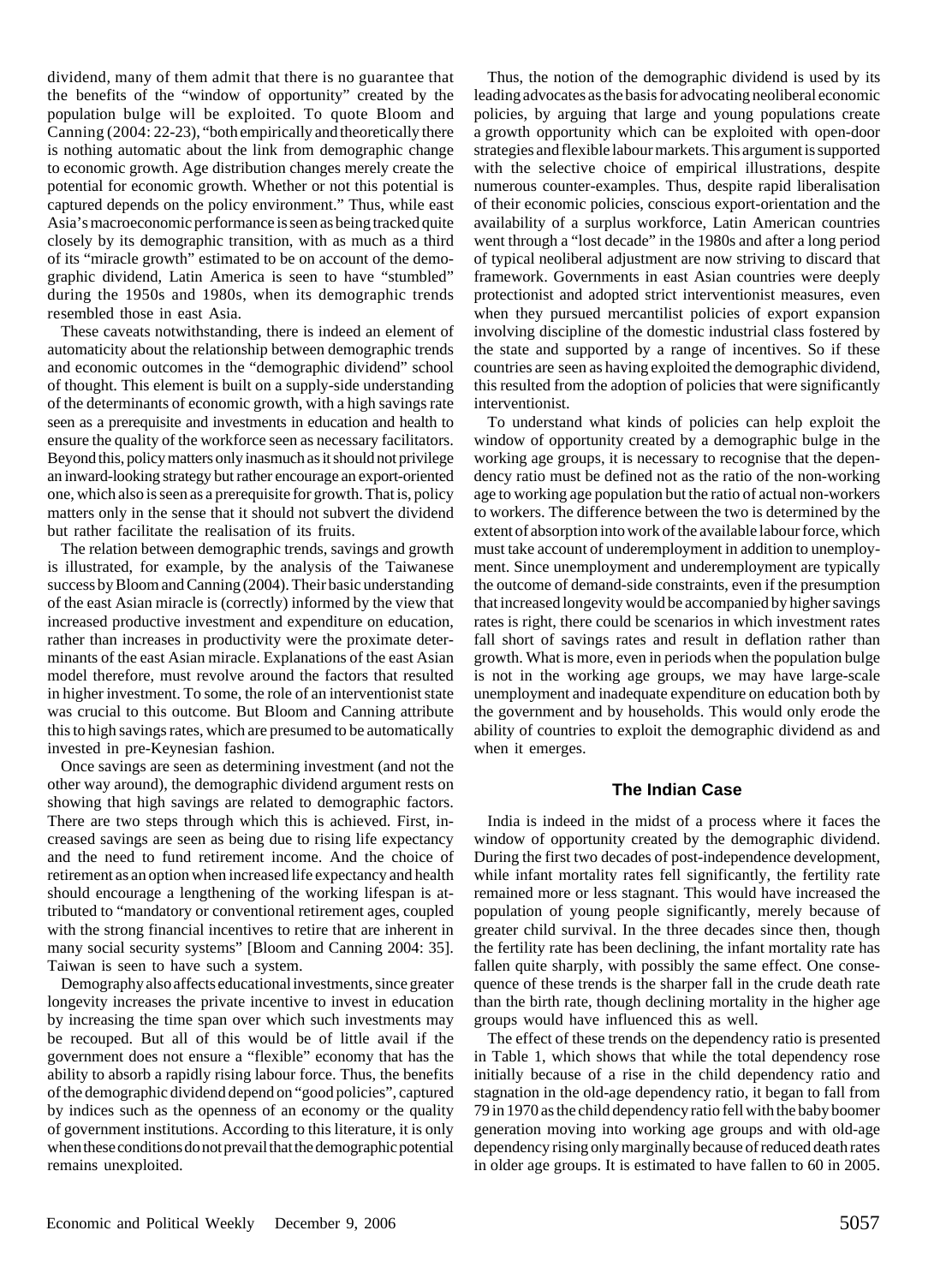#### **Chart 1: Savings and Investment Rates**

(Gross Domestic Savings and Gross Domestic Investment as Per Cent of GDP at Current Market Prices)



Source: CSO National Accounts Statistics, various issues.

**Chart 2: Average Annual Growth Rate of GDP (at Constant Prices) during Plan Periods** (Per cent)



Source: Economic Survey, Government of India, 2005-06.

Thus, India had actually begun to reap the demographic dividend around the mid-1970s. But the process is likely to extend well into this century with the dependency ratio projected to fall to 48 in 2025 because of the continued fall in the child dependency ratio. It would then start rising to reach 50 by 2050 because of an increase in the old-age dependency ratio as the bulge moves forward and the death rate in the older age groups declines. This suggests that the window of opportunity offered by a population bulge had clearly opened for India by the mid-1970s or early 1980s.

It is true that there are different projections of the future age structure of the population. As Table 2 shows, the United Nations population division's population database expects the youth population (15-24 age group) to begin to decline only by 2025. However, the official Indian projections based on the 2001 Census and the Sample Registration Scheme (SRS) suggest that the decline may set in earlier. Going by the registrar general's figures, India's youth population stood at 195.1 million in 2001 and was expected to increase by an annual average figure of 5.4 million during 2001-06 and 3.5 million during 2006-11, before beginning to decline.

It must be noted that the beginnings of the population bulge in the younger age groups in India did coincide with the shift to a new growth trajectory noted earlier in this paper. But was this the result merely of the demographic dividend and its supplyside effects on the rate of savings? And is the ability to exploit the dividend the result of the more open, export-oriented strategy adopted by the government?

Chart 1 provides estimates of gross domestic capital formation and gross domestic savings as percentages of GDP from 1980- 81 onwards. These point in three directions. First, both savings and investment rates have generally increased over time, as part of a trend of much longer duration, whereby savings and investment rates have tended to increase with economic development, in an Engels curve type pattern in which increased aggregate incomes also allow for a larger share for savings. Second, this tendency is not so visible during the years of accelerated liberalisation in the 1990s, when amidst much volatility the savings rate seems to have stagnated. Third, there appears to be a clear return to the tendency for savings and investment rates to rise during the first three years of this decade, when there seems to be a reassertion of the broad historical tendency noted earlier. However, this very recent increase in both rates has involved savings rates which are higher and growing faster than domestic investment rates, reversing the historical pattern, and suggesting that there are other factors constraining investment in India despite the increased economic openness and the advantages of the population bulge.

So did the economic "reforms" of the 1990s help exploit the demographic dividend and spur economic growth? Advocates of reform have often argued that, whatever else may be said about the effects of the reform process, it cannot be denied that it has helped the Indian economy move to a higher annual average rate of growth. But it can be convincingly argued that the transition to a higher economic growth trajectory occurred well before the reforms of the 1990s [Chandrasekhar and Ghosh 2004]. Thus, as indicated in Chart 2, the transition to a high rate of growth

**Table 1: Trends in the Dependency Ratio in India (Medium Variant)**

|      | Dependency<br>Ratio | Child Dependency<br>Ratio | Old-Age<br>Dependency Ratio |
|------|---------------------|---------------------------|-----------------------------|
| 1950 | 73                  | 67                        | 6                           |
| 1955 | 74                  | 68                        | 6                           |
| 1960 | 76                  | 70                        | 6                           |
| 1965 | 78                  | 72                        | 6                           |
| 1970 | 79                  | 72                        | 7                           |
| 1975 | 77                  | 71                        | 7                           |
| 1980 | 74                  | 67                        | 7                           |
| 1985 | 72                  | 65                        | 7                           |
| 1990 | 69                  | 62                        |                             |
| 1995 | 68                  | 60                        | 8                           |
| 2000 | 64                  | 56                        | 8                           |
| 2005 | 60                  | 51                        | 8                           |
| 2025 | 48                  | 36                        | 12                          |
| 2050 | 50                  | 27                        | 22                          |
|      |                     |                           |                             |

Source: Population division of the department of economic and social affairs of the United Nations secretariat, world population prospects, The 2004 Revision and World Urbanisation Prospects: The 2003 Revision, http://esa.un.org/unpp, accessed December 27, 2005.

|         |        | <b>UN Population Database</b> |        |           | Registrar General of India |           |
|---------|--------|-------------------------------|--------|-----------|----------------------------|-----------|
|         | Total  | Male                          | Female | Total     | Male                       | Female    |
| 2001-06 | 4028.8 | 2022.6                        | 2006.2 | 5406.2    | 3025.2                     | 2381.2    |
| 2006-11 | 2680.8 | 1330                          | 1350.4 | 3532.4    | 1670.4                     | 1861.8    |
| 2011-16 | 1312.6 | 621.2                         | 691.8  | $-2128$   | $-343.6$                   | 131       |
| 2016-21 | 226.4  | 76                            | 150.4  | $-1857.4$ | $-777.2$                   | $-1080.2$ |
| 2021-26 | 45.2   | $-8.8$                        | 54     | $-1112$   | $-290.2$                   | $-8216$   |

Source: World Population Prospects: The 2004 Revision, available at http:// esa.un.org/unpp/ and Government of India, Planning Commission.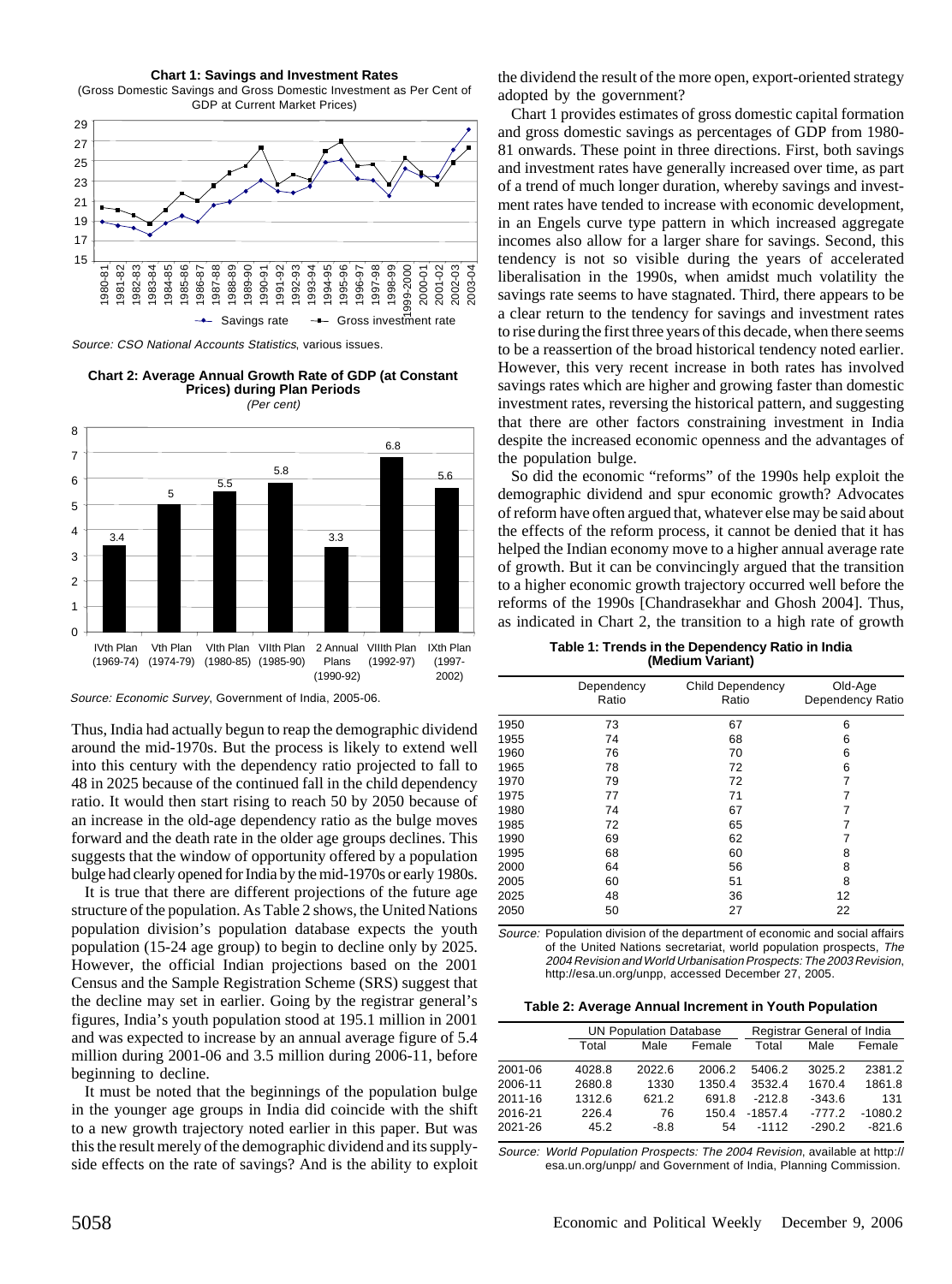occurred during the 1980s, when liberalisation was limited and halting, and not in the 1990s, when the pace of liberalisation substantially accelerated and was far more widespread.

Of course, it could be argued that the 1980s were also years of liberalisation, which is why aggregate income growth was higher in this decade as well. However, the primary factor behind the accelerated growth of the 1980s was the fiscal stimulus provided by the state, financed by growing internal and external public borrowing. Exploiting the access to foreign exchange afforded by the rise to dominance of finance internationally, the government chose to pump prime the system. Rising government expenditure, however, was not accompanied by an increase in resource mobilisation through rising taxes. The fiscal stimulus was financed through rising deficits, including a rising deficit on the revenue account of the government's budget. The demand stimulus resulting from such expenditure was serviced by domestic industry with the help of imported capital goods, intermediates and raw materials, imports of which were liberalised. This essentially meant that the import intensity of domestic production rose. But such growth was not constrained by inadequate access to foreign exchange, since it was accompanied by an increase in foreign borrowing from the International Monetary Fund (IMF), the international commercial banking system and non-resident Indians.

This expansion proved to be unsustainable, culminating in the crisis of 1990-91. The subsequent expansion from the mid-1990s witnessed an almost parallel build up of internal public debt and a balance of payments situation that was even more volatile because of the greater presence of short-term capital inflows. The very recent period has been characterised by another anomaly: the coexistence of relatively high growth rates with continuing slack in the economy, reflected in the ex ante excess of domestic savings over domestic investment, which in turn is expressed in growing holding of foreign exchange reserves by the Reserve Bank of India.

#### **Demographic Dividend and Employment**

Even to the extent that growth has occurred, it has not been such as so to absorb the rapidly rising labour force being generated by the demographic dividend. As Table 3 shows, the period between 1993 and 2000 showed a dramatic deceleration in employment generation, with the lowest rate of growth of rural employment in post-independence history. Even in urban areas, the rate of growth of employment was significantly lower than the previous periods since the early 1980s. Subsequently, the most recent NSS large survey indicates a recovery, although still not to the rates achieved in the period between 1987-88 and 1993-94.

This in turn reflects an increase in labour force participation rates for both men and women, as evident from Table 4. This includes both those who are actively engaged in work and those who are unemployed but looking for work. It should be noted that this aggregate increase incorporates declining rates of labour force participation among the youth, that is the age group 15-29 years, and a rise for the older age cohorts.

Despite the growth of employment, unemployment rates have also been increasing, and are now the highest ever recorded. Unemployment measured by current daily status, which describes the pattern on a typical day of the previous week, accounted for 8 per cent of the male labour force in both urban and rural India, and between 9 and 12 per cent of the female labour force, which is truly remarkable in a country that provides nothing in the form of unemployment benefit or insurance.

The most significant change has been in the pattern of employment. There has been a significant decline in wage employment in general, which includes both regular contracts and casual work. While regular employment had been declining as a share of total usual status employment for some time (except for urban women workers), wage employment had continued to grow in share because employment on casual contracts had been on the increase. But the latest data suggest that even casual employment has fallen in proportion to total employment. In fact, the share of casual labour has fallen for all categories of workers – men and women, in rural and urban India. The sharpest decline has been in agriculture, where wage employment in general has fallen at a rate of more than 3 per cent per year between 1999-2000 and 2004-05. But even for urban male workers, total wage employment is now the lowest that it has been in at least two decades, driven by declines in both regular and casual paid work. For women, in both rural and urban areas, the share of regular work has increased but that of casual employment has fallen so

# **Table 3: Growth Rates of Employment**

(Per cent change per annum)

|                      | Rural | Urban |
|----------------------|-------|-------|
| 1983 to 1987-88      | 1.36  | 2.77  |
| 1987-88 to 1993-94   | 2.03  | 3.39  |
| 1993-94 to 1999-2000 | 0.66  | 2.27  |
| 1999-2000 to 2004-05 | 1.97  | 3.22  |

Note: Employment here and in subsequent tables refers to all workers (principal status and subsidiary status).

Source: Based on NSS employment rates (NSS 38th, 43rd, 50th, 55th and 61st rounds) and census population figures and projections.

| Table 4: Labour Force Participation Rates |  |  |  |  |  |
|-------------------------------------------|--|--|--|--|--|
|-------------------------------------------|--|--|--|--|--|

|               | Usual Status (PS+SS) |                           |      | <b>Current Daily Status</b> |                          |      |
|---------------|----------------------|---------------------------|------|-----------------------------|--------------------------|------|
|               |                      | 1993-94 1999-2000 2004-05 |      |                             | 1993-941999-2000 2004-05 |      |
| Rural males   | 56.1                 | 54                        | 55.5 | 53.4                        | 51.5                     | 53.1 |
| Rural females | 33                   | 30.2                      | 33.3 | 23.2                        | 22                       | 23.7 |
| Urban males   | 54.3                 | 54.2                      | 57   | 53.2                        | 52.8                     | 56.1 |
| Urban females | 16.5                 | 147                       | 178  | 13.2                        | 12.3                     | 15   |

Source: Employment and Unemployment Situation in India, NSSO (2006).

#### **Table 5: Labour Force Participation Rates of Youth according to Usual Status (Principal and Subsidiary Activities)**

|                      | 15-19 Years | 20-24 Years |
|----------------------|-------------|-------------|
| Rural males          |             |             |
| 1987-88              | 63.0        | 91.8        |
| 1993-94              | 59.8        | 90.2        |
| 1999-2000            | 53.2        | 88.9        |
| 2004-05              | 52.9        | 89.1        |
| <b>Rural females</b> |             |             |
| 1987-88              | 41.5        | 48.4        |
| 1993-94              | 37.1        | 46.9        |
| 1999-2000            | 31.4        | 42.5        |
| 2004-05              | 33.1        | 43.5        |
| Urban males          |             |             |
| 1987-88              | 42.9        | 79.2        |
| 1993-94              | 40.4        | 77.1        |
| 1999-2000            | 36.6        | 75.2        |
| 2004-05              | 38.1        | 76.9        |
| Urban females        |             |             |
| 1987-88              | 16.9        | 22.5        |
| 1993-94              | 14.1        | 23.0        |
| 1999-2000            | 12.1        | 19.1        |
| 2004-05              | 14.4        | 25          |

Source: Employment and Unemployment Situation in India, NSSO (2006).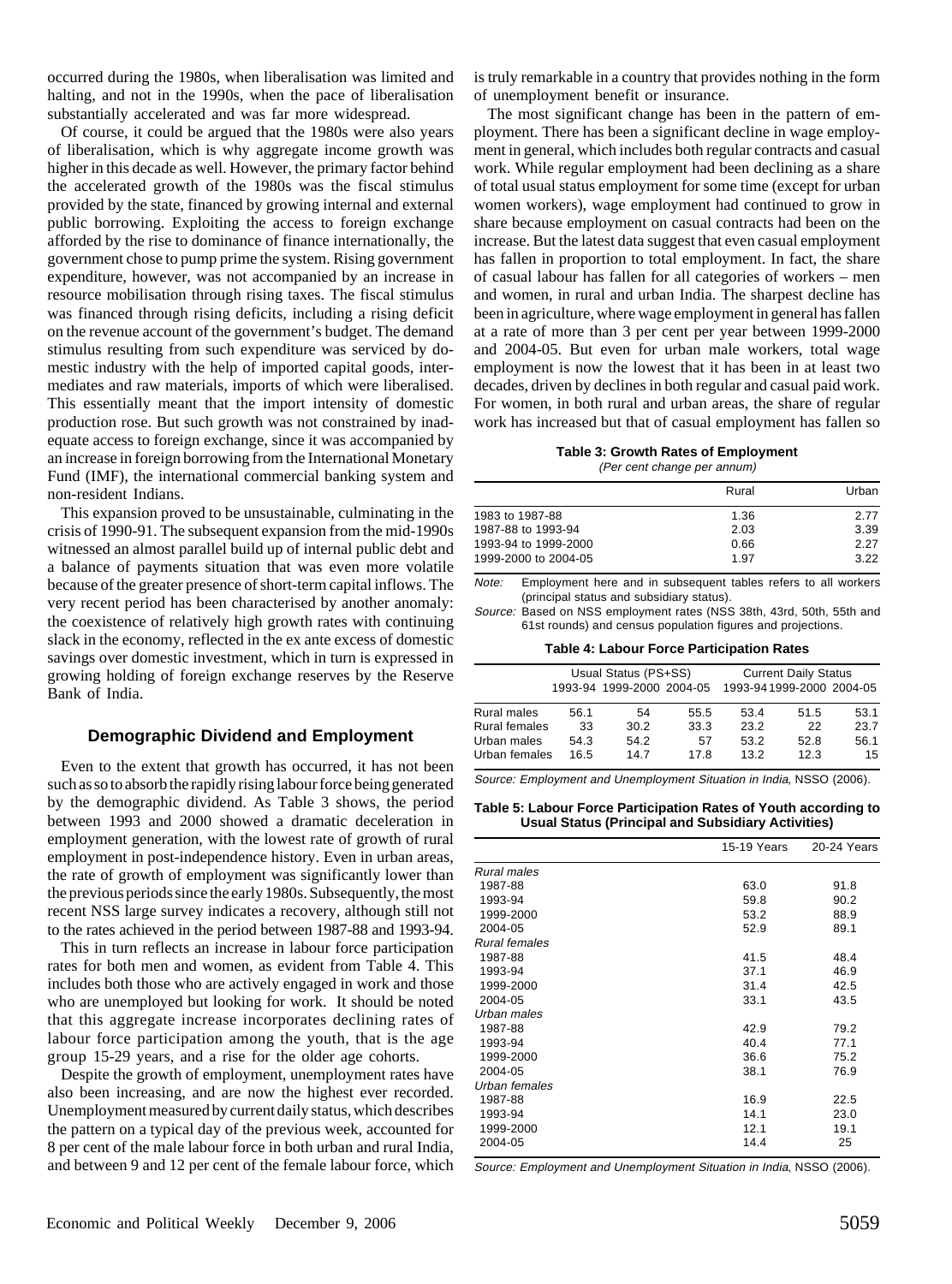

(Share of those in education in youth aged 15-29 years)



Source: Employment and Unemployment Situation in India, 55th and 61st rounds, NSSO.



Source: Employment and Unemployment Situation in India, 55th and 61st rounds, NSSO.

sharply that the aggregate share of wage employment has fallen. So there is clearly a real and increasing difficulty among the working population, of finding paid jobs in any form.

This is probably the real reason why there has been a very significant increase in self-employment among all categories of workers in India. The increase has been sharpest among rural women, where self-employment now accounts for nearly two-thirds of all jobs. But it is also remarkable for urban workers, both men and women, among whom the self-employed currently constitute 45 and 48 per cent respectively, of all usual status workers.

## **Impact on Youth**

While aggregate labour force participation rates have risen, the same is not true of the youth. As Table 5 shows, labour force participation rates have fallen quite substantially for male rural youth, and not increased for young women in rural areas either. In urban areas, there is a slight recovery of labour force participation rates from the low levels of 1999-2000 but only for young women in the age group 20-24 years is there evidence of any real increase.

It is certainly possible that declines in labour force participation among the youth result from their delayed entry into the workforce, partly because they are extending their years of education. If this is so, it would be a positive sign, indicating a greater degree of skill formation in the young labour force of the future. However, Chart 3 indicates that this is not the dominant reason. Except for rural females, where the ratio was very low to start with, there has been very little increase in the proportion of those reporting themselves as usually engaged in education. For young urban females, there was actually a decline in such a proportion.

What is more disturbing is that, despite the fact that labour force participation rates among the young population have decreased or not increased much (except for urban women in the age group 20-24 years), open unemployment rates have increased. Table 6 reveals that youth unemployment was substantially higher than unemployment across the entire working age population, and what is more, it also increased across all categories of young people – men or women, rural or urban. So the youth are far more prone to be actively seeking work and not finding it. Given that open unemployment by "usual status category" has generally been low in India because of the absence of any sort of social protection for the unemployed, it is disturbing to note that as many as 6-8 per cent of young rural males and 12-14 per cent of urban male youth describe themselves as available for work and seeking it but not finding it. The proportions of young women describing themselves as usually unemployed are even larger.

The current daily status criterion describes the nature of activity on a typical day of the reference week, and therefore can be thought of as a "flow" measure of work possibilities. By this indicator, open unemployment levels for the young are truly alarming, accounting for nearly 20 per cent of urban young men in the age-group 15-19 years and 30 per cent of urban women in the age-group 20-24 years. These numbers translate into an estimated 36 million young people of between 15 and 29 years who were "usually unemployed" at the start of 2005, and as many as 58 million young people who were unemployed on any particular day.

If this is a true description of labour markets in India at present, it has significant implications. One concern relates to the possibility of missing the window of opportunity provided by a large young population, because the economic growth process simply does not generate enough jobs to employ them productively. Another important concern follows from this, in terms of the

| Table 6: Unemployment Rates among Young People and |  |
|----------------------------------------------------|--|
| <b>Overall Population</b>                          |  |

|               |           |         | Rural India |           |       | Urban India |                   |
|---------------|-----------|---------|-------------|-----------|-------|-------------|-------------------|
|               |           | $15-19$ | $20 - 24$   | All $15+$ | 15-19 |             | $20-24$ All $15+$ |
| Males         |           |         |             |           |       |             |                   |
| Usual status  | 1993-94   | 3.3     | 4.9         | 2.0       | 11.9  | 12.6        | 5.4               |
|               | 1999-2000 | 5.5     | 5.2         | 2.1       | 14.2  | 12.8        | 4.8               |
|               | 2004-05   | 7.9     | 6.2         | 2.1       | 14    | 12.5        | 4.4               |
| Current daily | 1993-94   | 9.0     | 10.3        | 5.6       | 16.2  | 17.0        | 6.7               |
| status        | 1999-2000 | 13.1    | 11.7        | 7.2       | 19    | 17.1        | 7.3               |
|               | 2004-05   | 15      | 12.9        | 8.0       | 18.4  | 15.8        | 7.3               |
| Females       |           |         |             |           |       |             |                   |
| usual status  | 1993-94   | 1.9     | 2.8         | 1.3       | 12.8  | 21.7        | 8.3               |
|               | 1999-2000 | 3.2     | 4.9         | 1.5       | 13.2  | 19.4        | 7.1               |
|               | 2004-05   | 6.7     | 9.3         | 3.1       | 15.6  | 25.8        | 9.1               |
| Current daily | 1993-94   | 8.3     | 8.2         | 5.6       | 18.6  | 28.5        | 10.4              |
| status        | 1999-2000 | 12.8    | 12.1        | 7         | 18    | 25.9        | 9.4               |
|               | 2004-05   | 12.6    | 14.9        | 8.7       | 16.4  | 27.3        | 11.6              |

Source: Employment and Unemployment Situation in India, 50th, 55th and 61st rounds, NSSO.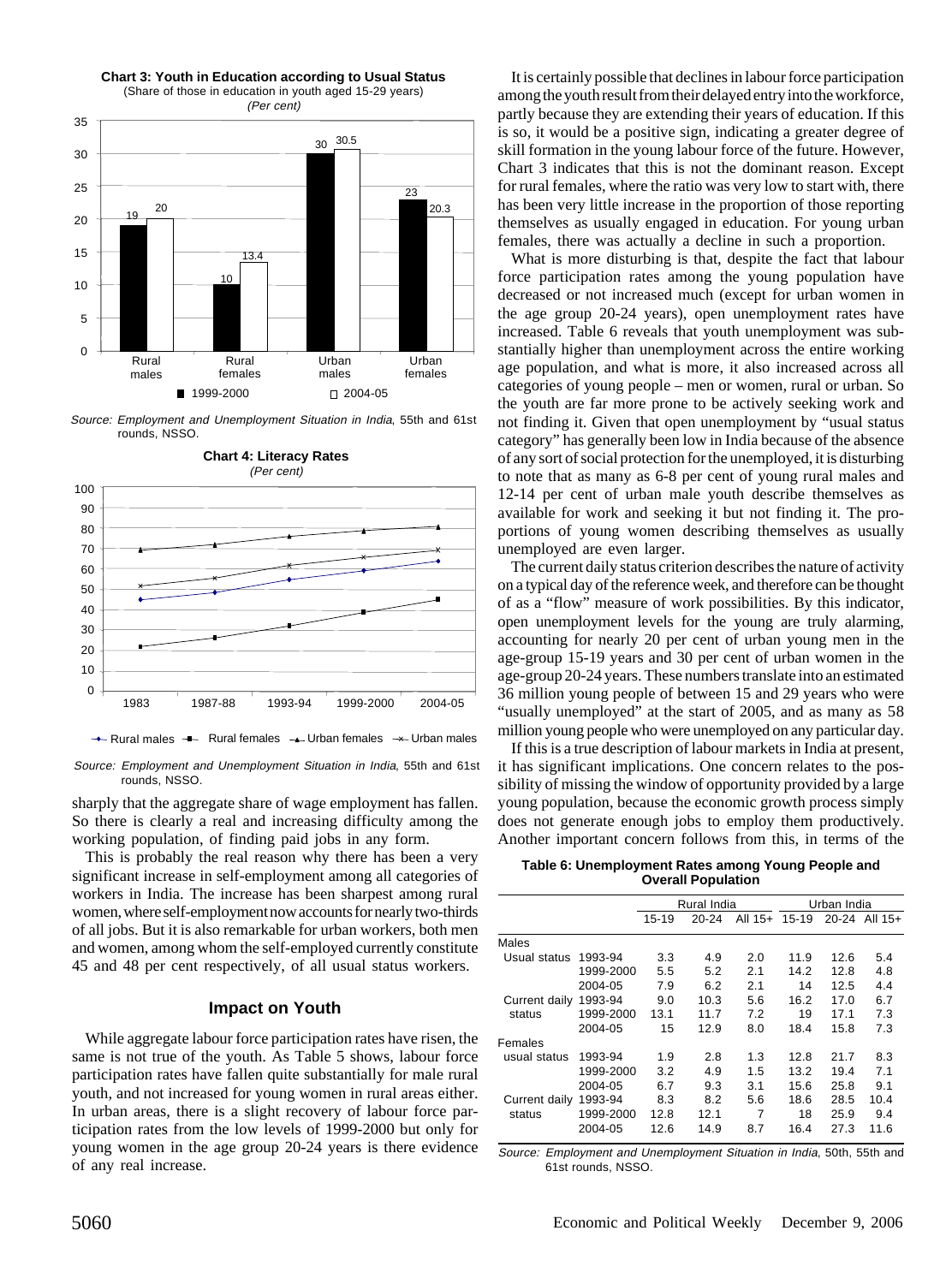negative social impact of growing numbers of young unemployed. If the economy does not generate adequate employment of a sufficiently attractive nature, the demographics could deliver not a dividend but anarchy.

## **Question of Employability**

This naturally brings to the forefront not only issues related to the increasing demand for labour but also the nature of the labour force and its employability. In this context, the quantity, quality and relevance of education are all crucial. Several indicators suggest that, during the liberalisation years, there has been a setback on the literacy and education fronts, improvements in which are seen as not just conducive but even necessary to exploit the demographic dividend. As Chart 4 shows, the spread of literacy has been slow during the years of globalisation and even in 2004-05 the country was far short of achieving total literacy even in the more developed urban areas. Indeed, the pace of improvement in literacy rates appeared to have decelerated further in the first part of this decade.

In 2004-05, only 21.1 per cent of rural males and 10.2 per cent of rural females of 15 years and above had a minimum education of secondary school and above. In urban areas, the education level was slightly better with 48.3 per cent of urban males and 35.6 per cent of urban females with at least that much education. However, only around 1.5 per cent of persons aged 15 years or more in urban areas and less than 5 per cent in urban areas had technical qualifications of even the most rudimentary kind. By no stretch of imagination can India currently be characterised as a knowledge economy in any meaningful sense.

There is the further problem that even those who have been educated find it hard to get jobs, whether these jobs are appropriate to their skills or otherwise. Educated employment declined slightly for men between 2000 and 2005 but was still around 6 per cent for those with secondary school degrees and 7 per cent for graduates. Unemployment among educated women was much higher and also got worse, reaching rates of 34 per cent for rural female graduates, and 20 per cent for urban women with high school and above. $<sup>1</sup>$ </sup>

Vocational training appears to be doing little to resolve this problem. To begin with, even in 2004-05 only a very small proportion of youth – less than 4 per cent – had received any sort of vocational training. Most of such training apparently does not increase employability. As Table 7 shows, the proportion that has received some sort of vocational training is significantly higher among the unemployed than the employed youth, by all categories.

# **The Gender Dimension**

As has been repeatedly recognised but never adequately addressed, the challenge set by a young population is all the greater in the case of females. The principal problem is that participation in gainful economic activity is typically less for young women than for young men. In addition, there are the problems of lower levels of access to education and fewer opportunities for skill development for young women.

Female labour force participation according to the usual activity criterion was just 33 per cent and 43 per cent in the 15-19 and 20-24 age-groups in rural India in 2004-05, compared with 53 and 89 per cent respectively in the case of young men. The situation was even worse in urban India with the percentages at 14 and 25 per cent respectively for females, as compared with 38 and 77 per cent for males, although in the urban case there is some evidence of increase in the rate for young women aged 20-24 years compared to the previous period. There are other sources of concern. Despite lower labour force participation rates than men, there is higher incidence of unemployment among young women. For young women in the age-group 20-24, open unemployment rates by current daily status are as high as 16 per cent in rural areas and 27 per cent in urban areas.

The greater divergence between male and female youth labour participation in urban as compared with rural areas, points to the role that attitudes and perceptions play in the determination of the role of women. Their greater presence in the rural labour force is possibly the result of the availability of opportunities around the home and farm, whereas their relative absence from the urban labour market must be influenced by the common view that women should not be exposed to workplace environments and that the woman's role is not that of a breadwinner but of an (unpaid) home worker.

Such perceptions tell on attitudes towards female education as well. The gender gap in both literacy and education remains large, especially in some states, even though it has been narrowing in recent years. This in turn affects employment possibilities, although even for educated unemployment, young women show higher rates than young men. The attitudes that underlie these outcomes in turn impinge on the female experience with adolescence and youth itself. Gender-based expectations of future prospects and potential employment typically put girls at a disadvantage in many ways, such that these expectations become self-fulfilling.

#### **IT as Solution**

It is often held that the rapid growth of modern IT-driven services in India offers an opportunity to exploit the demographic dividend. In fact there is an increasingly popular perception that India would be able to encash the demographic dividend through the growth of its IT and IT-enabled services sector. Of course, there is no doubt that both in absolute and relative terms, the size of the IT sector in India is now impressive. The National Association of Software and Services Companies (NASSCOM) estimated the size of the software and IT-enabled services industry in 2004-05 at \$ 22.6 billion, comprising \$ 4.8 billion of domestic revenues, \$ 13.1 billion of software and services export revenues and \$ 4.6 billion of revenues from exports of IT-enabled services and business process outsourcing (BPO).<sup>2</sup> Placed in the context of the economy as a whole, the sector's revenues now amount to around 4.5 per cent of GDP. This makes it an important segment of the non-agricultural sector.

By way of comparison, the gross revenues from IT services in 2004-05 were about 20 per cent higher than the GDP generated in India's construction sector and almost three times as much

**Table 7: Per Cent of Youth Aged 15-29 Years Who Have Received Vocational Training**

|                      | Among All<br>Youth | Among<br>Employed | Among<br>Unemployed | Among Those<br>Not in the<br>Labour Force |
|----------------------|--------------------|-------------------|---------------------|-------------------------------------------|
| <b>Rural males</b>   | 2.7                | 2.8               | 9.6                 | 1.4                                       |
| <b>Rural females</b> | 2.3                | 4.8               | 17.4                | 1.3                                       |
| Urban males          | 6.5                | 7.2               | 16.6                | 4.2                                       |
| Urban females        | 4.7                | 15.8              | 24                  | 3.1                                       |

Source: Same as Table 5.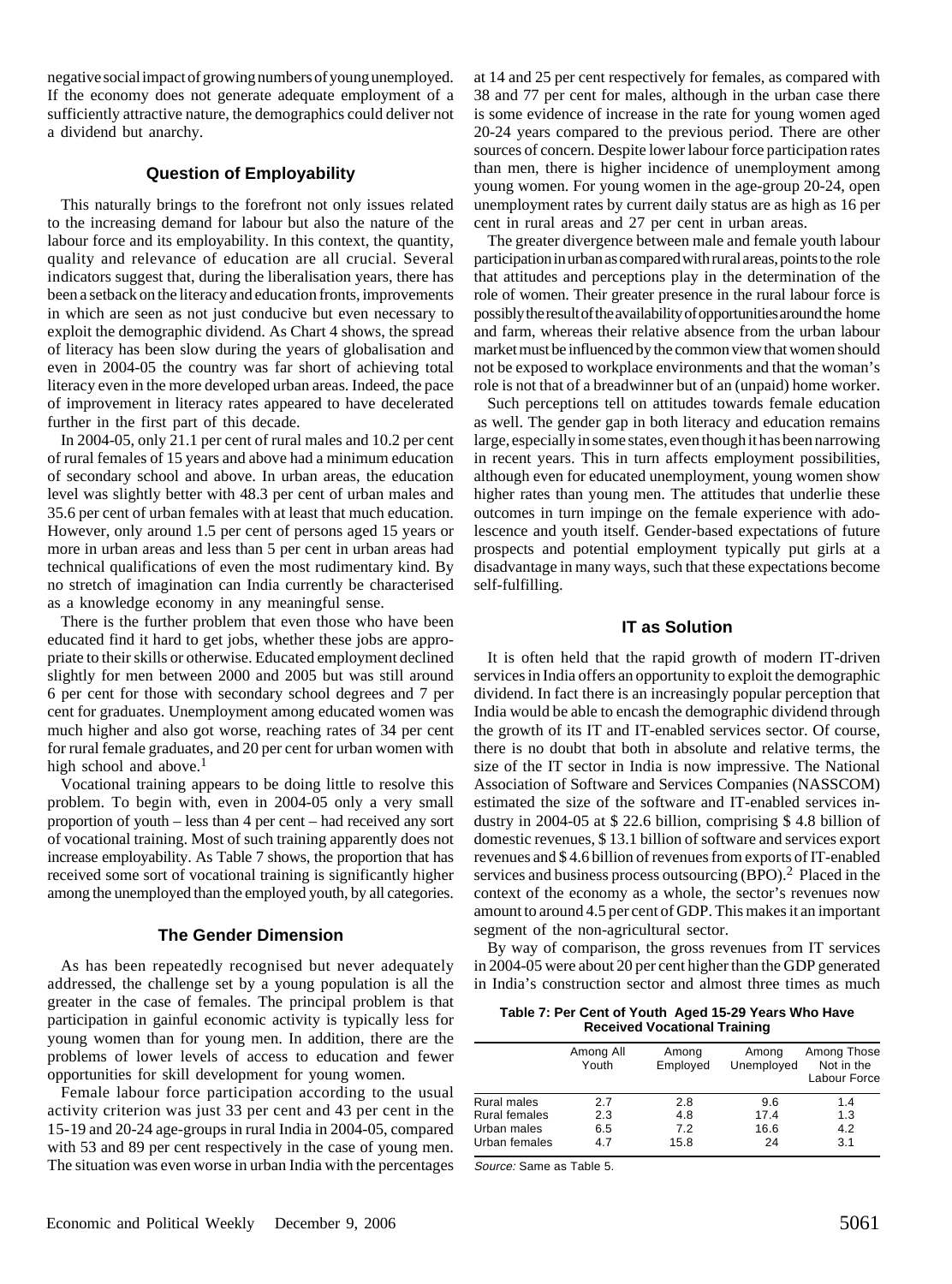as the GDP in mining and in electricity, gas and water supply. What is more, gross revenues from IT services exceeded 12 per cent of GDP generated in India's services sector as a whole, which accounts for more than 50 per cent of the nation's GDP. Thus, even though the software and IT-enabled services sector started from a small or negligible base a decade ago, its rapid expansion at an annual compound rate of more than 30 per cent between 1998-99 and 2004-05 has ensured that it is today an important presence in the economy.3

The fact that the rise to maturity of this sector has been driven predominantly by external demand is also well recognised now. Exports of software and IT-enabled services have risen at a compound annual rate of 38 per cent a year since 1997-98, and overwhelmingly explain the rapid rise of the sector. In 2004-05 exports of software and services as estimated by the RBI was, at \$17.7 billion, equal to about a fifth of India's merchandise exports and higher than one of India's principal commodity exports, viz, textile and textile products (including carpets).

This has made IT services exports an important component of India's total (merchandise and non-merchandise) exports. The ratio of IT services to merchandise exports has risen from 14 per cent in 2000-01 to an estimated 22.5 per cent in 2005-06. Further, the ratio of net IT services export earnings to total net invisible earnings rose from 53 to 59 per cent between those two years.<sup>4</sup>

However, the sector's contribution to employment does not compare with its role in the generation of income and foreign exchange. The only available estimates here are those from NASSCOM, which indicate that employment rose from around 2,85,000 in 1999-2000 to just 1,287,000 in 2004-05,<sup>5</sup> or at a compound rate of about 35 per cent per annum. This is indeed remarkable given the fact that rate of growth of employment during 1999-2000 to 2004-05 as per NSS statistics amounted to just 1.97 per cent in rural areas and 3.22 per cent in urban areas. However, these growth rates conceal the low base from which employment has grown, making the absolute contribution of the sector to employment minimal.

The total IT industry, including both hardware and software elements, as well as IT-enabled services, still employs only slightly more than one million workers, out of an estimated total workforce in India of more than 415 million, and urban workforce of around 110 million. Total employment in this sector is far short of even the annual increment in the youth workforce. This mismatch between the sector's contribution to GDP and its contribution to employment does suggest that, despite its high growth, this sector can make only a marginal difference to employment, even of the more educated groups in urban areas.

Therefore, as of now, the expectation that the demographic dividend would itself trigger processes that would help exploit its benefits does not seem to be warranted in the Indian case. While the labour force is indeed expanding, thus far, the task of absorbing an increasingly youthful workforce has been postponed rather than undertaken. If the challenge is not met soon, the dividend can prove a liability.

# **Implications for Health Status of the Population**

Discussions on the economic implications of the demographic dividend often also presume that the desired quality of the population bulge entering the workforce in terms of health is ensured. While the changing age distribution of the population can eventually lead to an increase in the supply of working age population, it may not necessarily lead to an increase in productivity (or lower rates of absenteeism), without significant improvements in the health status of the population (both of the working and the non-working age). Secondly, from the view point of the savings-growth causality, increased longevity in itself may not be accompanied by increased savings of the working age population because of the increase in disease burden across all age-groups (despite longer life spans) and rise in healthcare expenditures.

Although India accounts for 16.5 per cent of the world's population, it contributes to a fifth of the world's share of diseases. The National Commission on Macroeconomics and Health (2005) has classified health conditions into three major categories namely: communicable diseases, maternal and child health conditions; non-communicable diseases; and accidents and injuries. It has been projected that with a few exceptions such as leprosy and blindness, incidence of the majority of health conditions belonging to all the three categories will rise significantly by 2015. Diseases under the first category accounted for nearly half of India's disease burden in 1998. While the burden on account of most of these diseases and deaths on account of malaria, TB, diarrhoea, and other infectious diseases will reduce and leprosy will be eliminated, HIV/AIDS and TB and drug-resistant malaria are projected to increase.

What needs to be noted is that the age distribution of prevalence varies with disease. In some cases such as asthma and tuberculosis prevalence is concentrated in the younger and/or older age-groups. In others such as jaundice and malaria the distribution is more even. But in areas like reproductive health, HIV/AIDS and possibly even mental health, the prevalence of health problems is likely to be concentrated in the bulge.

The other health challenge posed by the specific phase of the demographic transition that India is going through is that related to infant mortality and reproductive health. This is inevitable given the fact that the proportion of women in the reproductive age-group is projected to rise to a peak of nearly 55 per cent in 2016 and remain around that level for the next decade. The increase in this proportion will also require increased efforts to reduce not only maternal mortality but also the number of infant and child deaths. This would require investment in infrastructure to ensure safer and better facilities for child birth and advocacy to ensure utilisation of these facilities.

The nutritional problems associated with effective childbearing remain significant and widespread. Poor nutrition for girls during adolescence (and resultant anaemia and inadequate calcium intake) contributes to future obstetric risk, adversely affects the reproductive process and affects the health and development prospects of the children as well. Yet undernutrition and deficiencies of micro-nutrients may be described as characteristic features of the condition of women and girlchildren in most parts of India. While there has been some improvement in nutritional conditions over time, gender disparities in this area remain significant and have probably even widened over time.

All this suggests that expenditures related to both nutrition and reproductive health will have to go up substantially,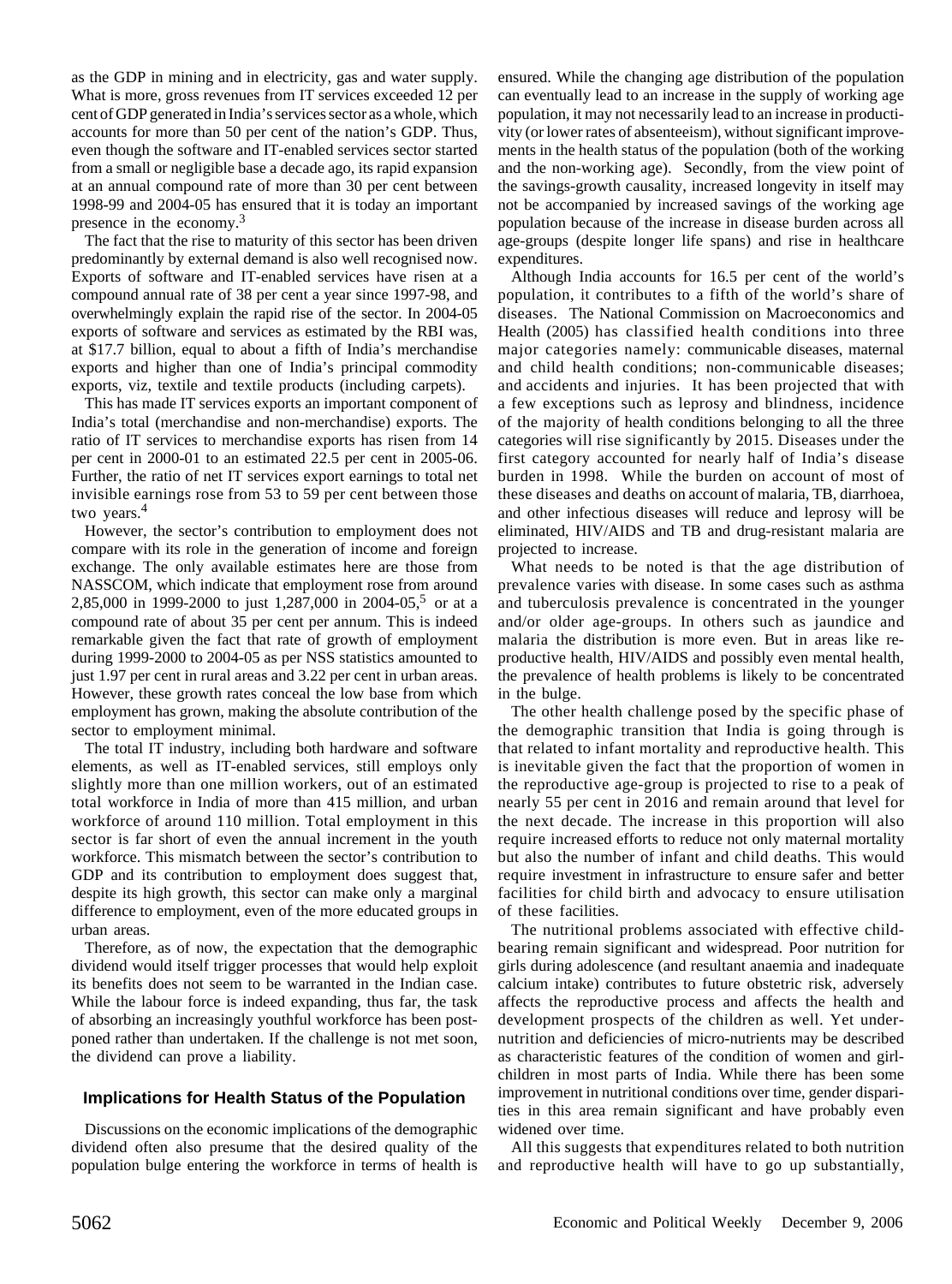

Source: CEIC Database.

if there is to be any social and material benefit from the demographic bulge.

#### **Comparison with China**

The evolving employment, education and health situation therefore does not warrant great confidence in India's ability to exploit the demographic "window of opportunity". Despite this, the demographic argument is routinely invoked to suggest that India is likely to overtake China in economic performance. A typical example is a recent survey of China by *The Economist* [Miles 2006: 12], which notes: "Goldman Sachs, an investment bank, reckons that China's "demographic bonus" of a large working age population with a small number of dependents (helped by the one-child-per-couple policy introduced in the late 1970s) will shortly run out as the number of young workers starts declining. The country's dependency ratio will begin to rise by 2010, whereas India, on current trends, will not reach that point until 2040." It is also often suggested that China's shrinking workforce would soon raise wages to an extent where it would lose its export competitiveness [Barboza 2006].

These suggestive remarks are based on three presumptions, each of which need to be examined closely. The first is that China's high growth in the period since the early 1980s can be explained in terms of the demographic dividend. According to Feng and Mason (2005), the support ratio in China – defined as the ratio of the effective number of workers, or the population weighted by age-specific productivity weights, and the effective number of consumers, or the population weighted to allow for variation in consumption by age – increased by 28 per cent between 1982 and 2000 or at an average annual rate of 1.3 per cent. During the same period the purchasing power parityadjusted GDP grew at an annual rate of 8.4 per cent. On this basis, it is held that the demographic dividend accounted for 15 per cent of China's economic growth.

Besides the fact that even this computation accounts for only 15 per cent of China's heady growth during the concerned period, what is important to note is that the computation is based on the growth of the actual workforce and not the labour force. As Table 8 indicates the rate of growth of the workforce was robust in urban areas and started slackening in rural areas only since the mid-1990s. Since this was accompanied by significant

migration to urban areas, the workforce participation rate rose in urban areas till the mid-1990s and in rural areas throughout the recent period. Thus, China's success is partly related to its ability to maintain relatively reasonable employment growth rates even during the reform years, except for the more recent period when the reform of state-owned enterprises has resulted in a substantial loss of jobs (estimated at 20-30 million by *The Economist* and at 14 million over the five years ending 2003 by the OECD). As noted above, this was not true of India where the reform has been accompanied by a sharp deceleration in employment growth. This would mean that despite the rise in the share of population in the working age-group, the "support ratio" in India may not increase as expected. However, an area of concern for China is the decline in the urban employment-topopulation ratio since the early 1990s, as apparent from Chart 5.

The second presumption often made in the kind of India-China comparisons noted above is that investments in human capital in India would match that of China's, making the former exploit the benefits of its growing workforce in the coming years, as China did in the recent past. On the surface India and China seem to doing equally well on the educational front, with the ratio of educational spending to GDP in India matching that in China, and the public share in India being larger. But outcomes have varied significantly. As compared with India's record discussed above, in as early as 1986, 85 per cent of the relevant age-group in China was receiving six years of primary education and this had risen to 100 per cent by 2000 [OECD 2005]. The graduation rate of junior secondary school rose from 41 per cent in 1986 to 85 per cent in 2003. In addition the participation in education after the nine-year level has been rising even if not as rapidly as for junior secondary schools. Going further, in 1999, the government declared its intention to double the size of tertiary education institutes, especially in technical fields of study. As a result the number of graduates from higher education institution doubled between 2000 and 2003. A further 50 per cent increase seems likely by 2006 based on enrolment rates since 2002. The emphasis on technical subjects has meant that graduates in science and engineering amounted to 5.25 per cent of the relevant agegroup in 2003 and this ratio is rapidly rising.

Physical access to health facilities has also been improving rapidly in China. According to the OECD (2005), China's total health expenditure at 5.3 per cent of GDP in 2002 is only slightly lower than that in some OECD countries. The share of private financing is higher in China than in most OECD countries but substantially lower than in India, which (at more than 80 per cent) has one of the highest ratios of private to total health spending in the world. However, as in India, China during the reform years has displayed a rising proportion of private spending in total health expenditure. The share of public health outlays in onbudget spending in China has fallen from 4.2 per cent in 1994 to 2.9 per cent in 2002 and represented only 0.6 per cent of GDP. Thus, this is an area in which both countries need to make

**Table 8: Employment Growth in China** (Average annual rates per cent)

|           | Urban | Rural   |
|-----------|-------|---------|
| 1984-87   | 4.04  | 2.71    |
| 1987-1994 | 4.91  | 3.67    |
| 1994-2000 | 3.84  | 0.02    |
| 2000-04   | 3.43  | $-0.15$ |

Source: CEIC Database.